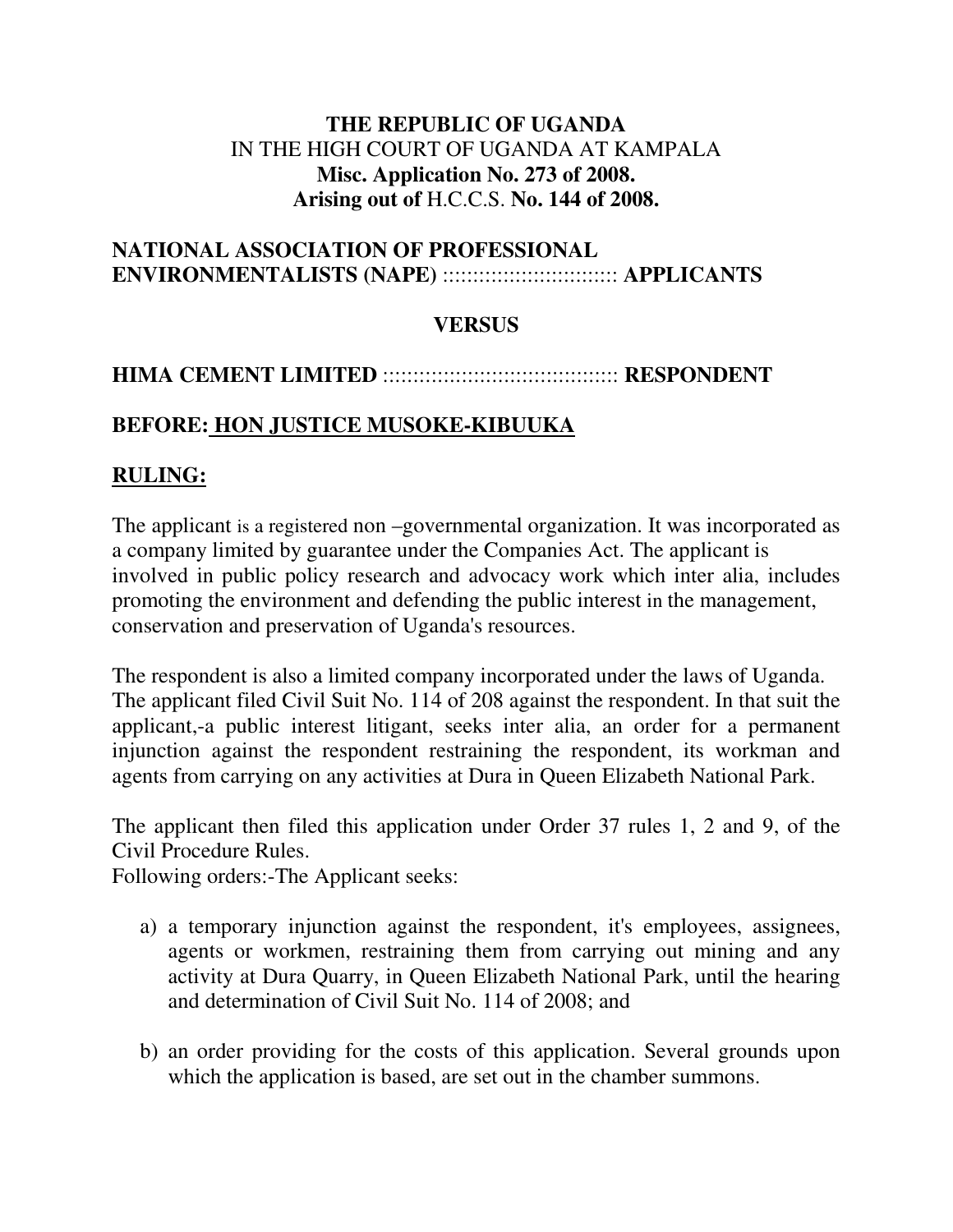They are that:-

- 1. the applicant has filed a suit against the respondent to restrain them from carrying out any activities at Dura in Queen Elizabeth National Park;
- 2. in November 2007, the defendant physically moved in Queen Elizabeth National Park and started a process of mining lime stone;
- 3. the defendant's activities include making roads in Queen Elizabeth National Park, drilling and preparations are going on for a full scale mining of lime inside park;
- 4. the defendant's actions violate both the citizen's right to a clean and healthy environment, article 237(2) of the constitution Section 44 (5) of the Land Act, the Wild Life Act and the National Environment Management Authority (NEMA) Act, and are therefore illegal;
- 5. the consequences of the above activities are that they are harmful to the environment and the people in the surrounding areas and wildlife in the National Park; and
- 6. the main suit has a great likelihood of success and if this application is not granted, it will be rendered nugatory;
- 7. the application was supported by affidavit of Frank Muramuzi who is an Executive Director of the applicant whose duties include daily running of the organization but specifically to implement its objectives and execute it's programmes.

In the affidavit in support Mr. Muramuzi averred that while that carrying out the applicant's activities they found out that the respondent was engaged in activities that were harming the environment. He averred that in November 2007, they had ascertained that the respondent had physically moved into Queen Elizabeth National Park, a Protected Area under the Uganda Wildlife Act(Cap 200) and started a process of mining limestone in contravention of the law.

Mr. Muramuzi avers further that on  $6<sup>th</sup>$  March, 2008, they visited the area in question, at Dura inside the boundaries of Queen Elizabeth National Park, and confirmed the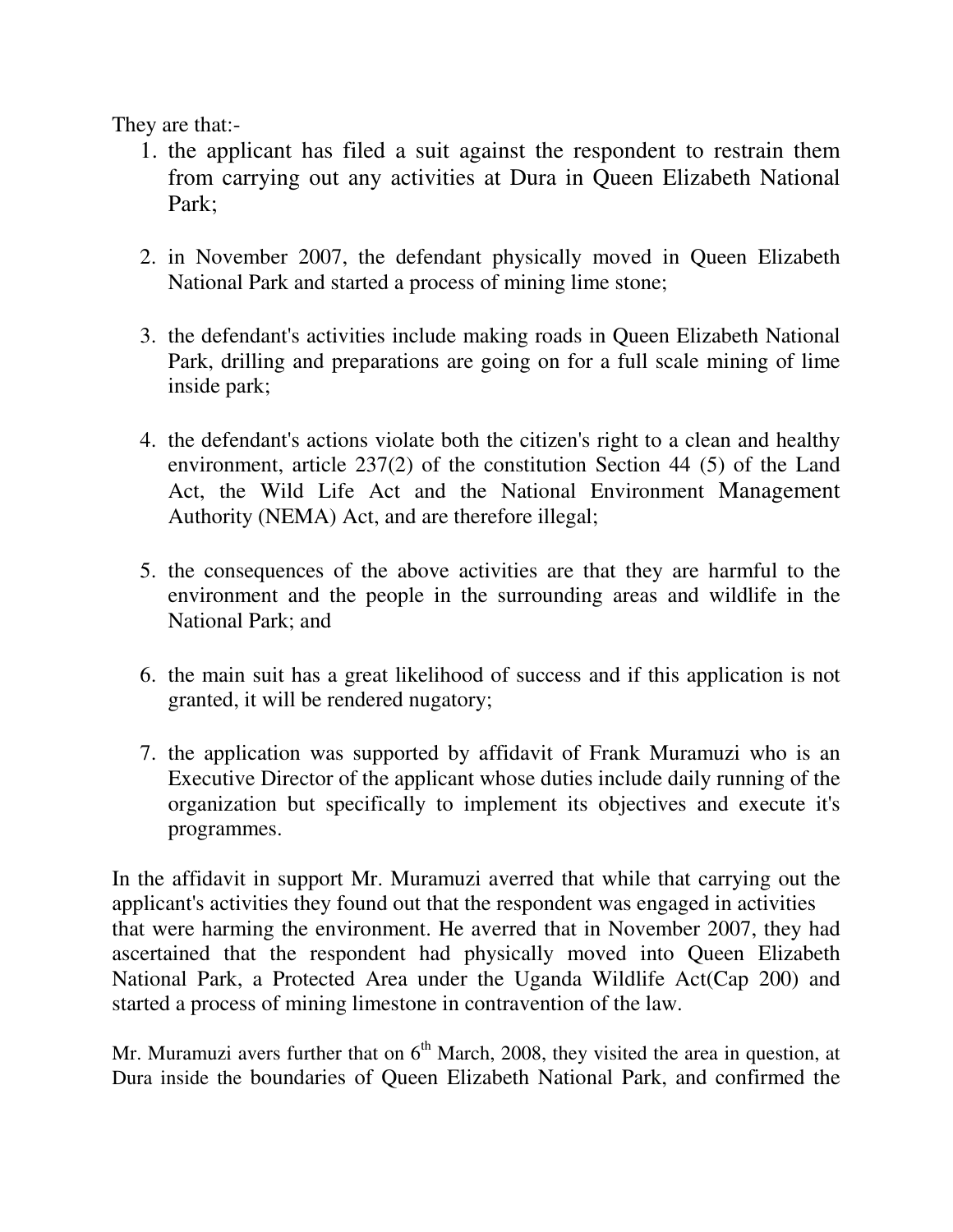presence of the respondent and the activities being carried out there in contravention of the law.

He attached the report made by them during that visit as annexture A to his affidavit.

The respondent's activities, at the time, included making roads in the park, drilling and preparations were going on for full scale mining of limestone inside of the Park.

Mr. Muramuzi averred that the National Environment Management Authority (NEMA) had no power or authority to issue an Environment Impact Assessment Certificate authorizing the defendant to carry out mining in a Protected Area. The Certificate so issued annexture (b) was therefore invalid and of no effect. Mr. Muramuzi averred.

He went on to aver further that the activities of the defendant violate both the citizen's rights to a clean and healthy environment to which they were entitled under the provisions of Article 237(2) of the Constitution of the Republic of Uganda, Section 44 (5) of the Land Act and several provisions of the Uganda Wildlife Act and the National Environment Act.

The application was opposed by way of an affidavit in reply deponed by one David Njoroge, the General Manager of the Respondent Company. The gist of his affidavit is that:-

- 1. the respondent was not drilling or constructing any road. Instead, the road was being constructed by the government and not the respondent as Mr. Frank Muramuzi states in his affidavit (para 10);
- 2. the respondent company intended to conduct mining at Dura in Queen Elizabeth National Park but had not started mining contrary to paragraph 5 and 8 of Mr. Muramuzi's affidavit;
- 3. the respondent, company's intended activity was not unlawful and the respondent had obtained all the necessary authorization and permits and conditions for conducting mining without harming the environment from the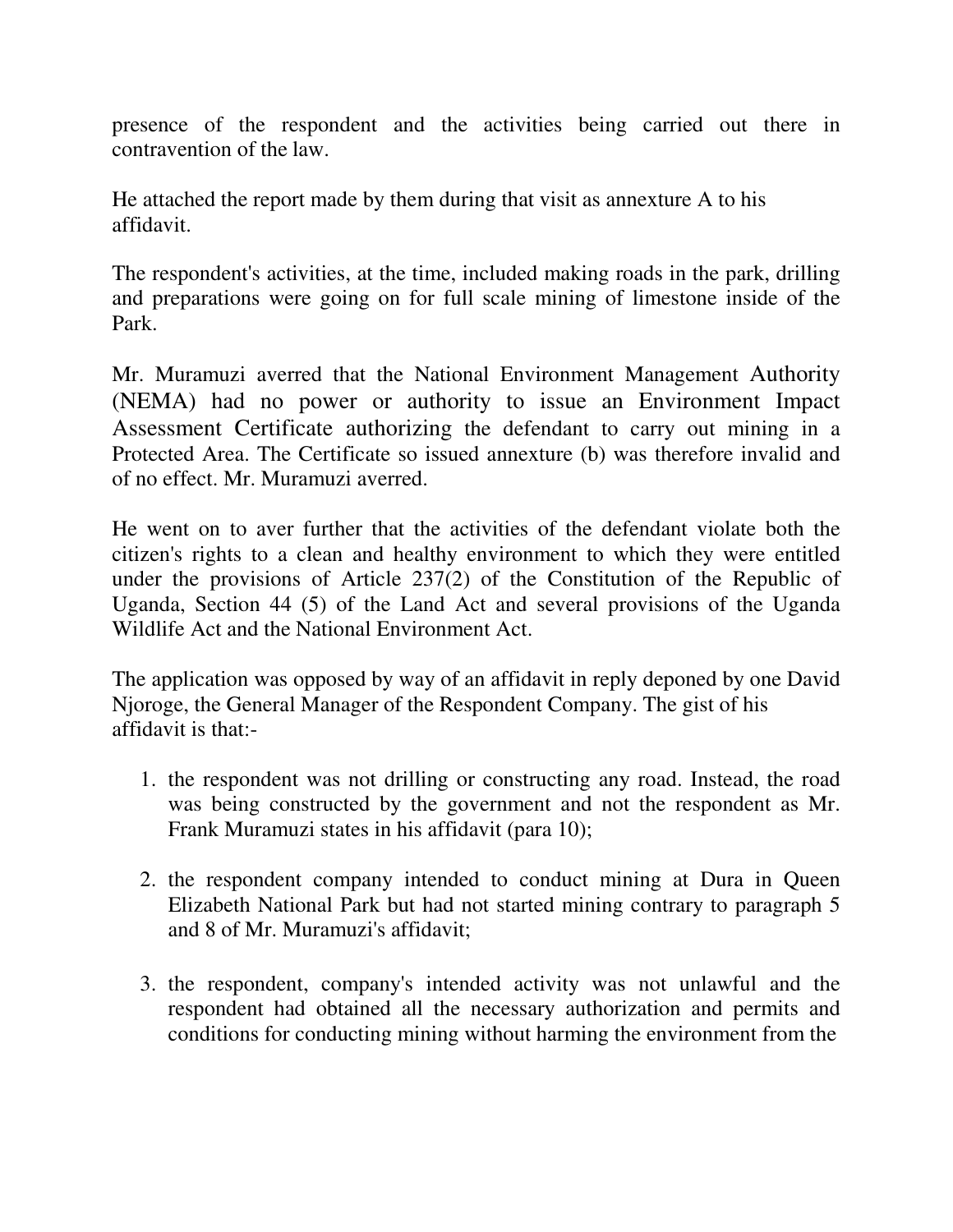relevant authorities and copies of the National Environment Management Authority and a certificate of approval of Environment Impact Assessment were hereto attached (Annexture AO);

- 4. the relevant authorities had put in place relevant conditions to safe guard the right to clean and healthy environment while granting the respondent the necessary authorization and the mining permit;
- 5. the respondent intends to mine limestone which process was not harmful to the environment and the respondent's parent company Bamburi Cement Limited, has carried out sustainable mining in other countries like Kenya in Mombasa at Haller Park which areas had been fully rehabilitated and was a major tourist attraction site;
- 6. the purported report attached was not signed and a figment of the deponent;
- 7. the activities of the respondent do not violate the right to a clean and healthy environment as whatever was being used in mining of limestone dissolved to form water which was not harmful to the environment and was not in contravention of the Constitution, the Land Act or the National Environment Act;
- 8. the Natural Resources Committee of Parliament had itself visited the site of the subject matter of this application, and had been satisfied with the measures put in place by the respondent company to prevent harm to the community and the environment; and
- 9. the activities would provide jobs to the nearby people stopping them from poaching and the respondent had invested over 100 million dollars. Therefore, if an order for injunction was granted the government and local government would be more inconvenienced as the respondent would have haltered work and it would be unable to remit revenue to the government and the Local Government.

During the hearing of the application, the applicant was represented by Mr. Kenneth Kakuru of Kakuru and Company Advocates. The respondent was represented by Mr. Bernabas Tumusingize of Ssebalu and Lule Advocates. Learned counsel for the applicant submitted that the applicant was seeking an order for preserving the status quo until the substantive suit would be determined. He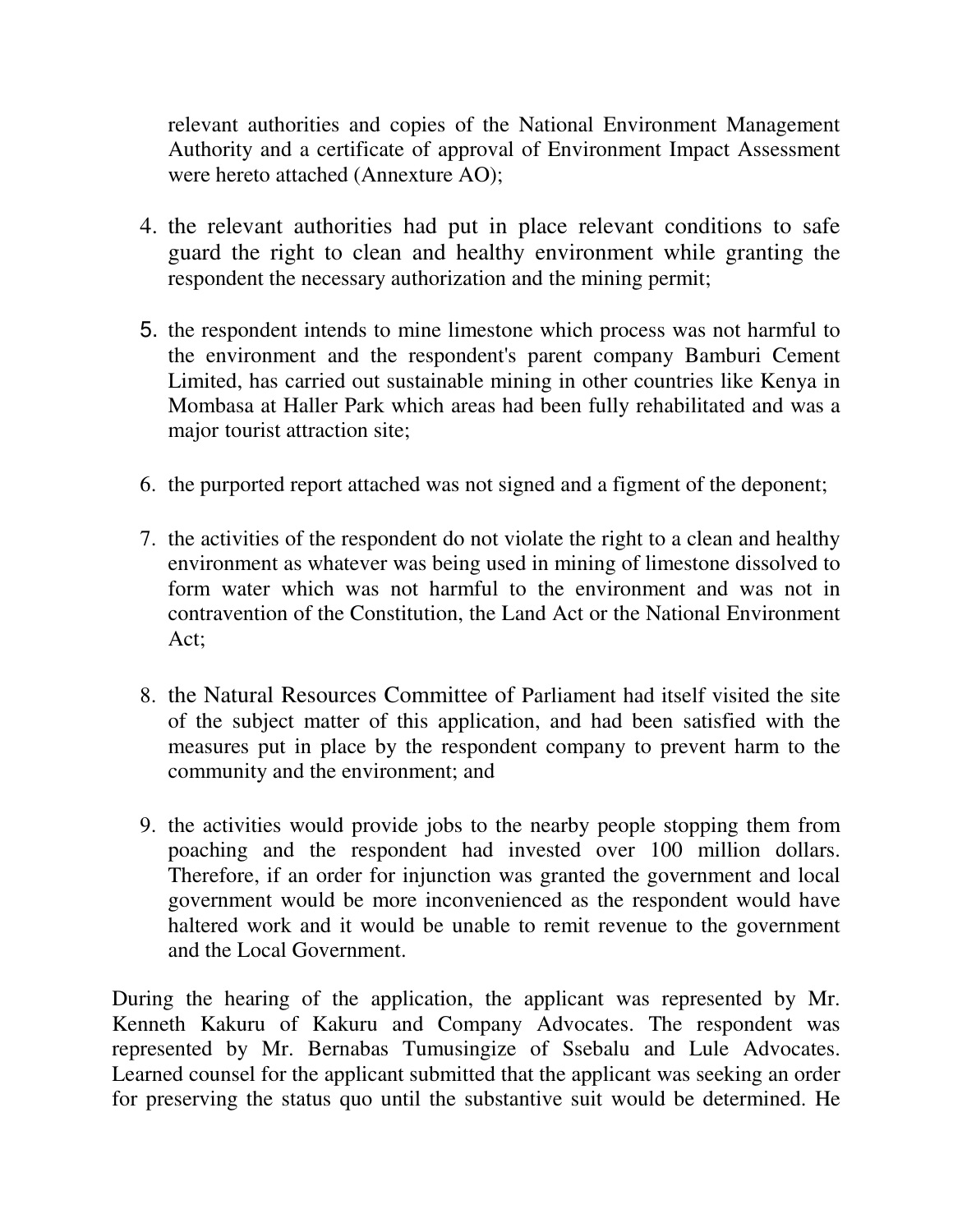argued that mining limestone in the park contravened the law. He argued that Article 237, of the Constitution required that a Protected Area like Queen Elizabeth National Park ought to be preserved and could not be alienated for purposes that were not for ecological or touristic purposes.

Secondly, learned counsel argued that the activity of mining limestone in the National Park contravened Section 44 of the Land Act which prohibited government or a local government from leasing out or otherwise alienating the resources. He further submitted that although licences and permits could be granted for activities in the National Park, but they ought to be for ecological or touristic purposes.

Learned counsel for the respondent, Mr. Tumusingize, submitted that the activity of mining in the national park by the respondent, was legal and had complied fully with all the legal requirements.

The factors, a court of law must consider before granting or refusing to grant a temporary injunction are well known. The applicant must show that he has filed a head suit in the matter in which he or she has a *prima facie* case with probabilities of success. The applicant must also show that he or she would suffer irreparable injury, which cannot be adequately compensated by way of damages. Lastly, where the court remains in doubt, it may consider the balance of convenience. *See Robert Kawuma Vs. Hotel International* **SC** *Civil Appeal No.8* **of** *1990 (unreported) and E.L. Kyimba Kaggwa Vs. Hajji Abdu Nasser Katende,* **(1985}** *HCB* **43.**

In the instant case, the applicant has shown the existence of a head suit; civil suit number 0114 of 2008. From the contents of the affidavits in support and the arguments put forward by counsel for the applicant, court can easily state that it is satisfied that a *prima facie* case has also been shown to exist in favour of the applicant. Be that as it may, when it comes to considering whether the applicant would suffer irreparable injury not capable of adequate atonement by way of damages, court is not satisfied that that is the case. Of course, it must be born in mind that civil suit No. 01114 is a public interest suit.

At the same time, it is a fact that a wide range of consultations were made with all stakeholders before the activities complained of by the applicant were undertaken. It is also a fact that the Uganda Wild Authority granted a mining permit with well considered and strict conditions to the applicant. And, ultimately, the National Environment Management Authority (NEMA) also granted the respondent a